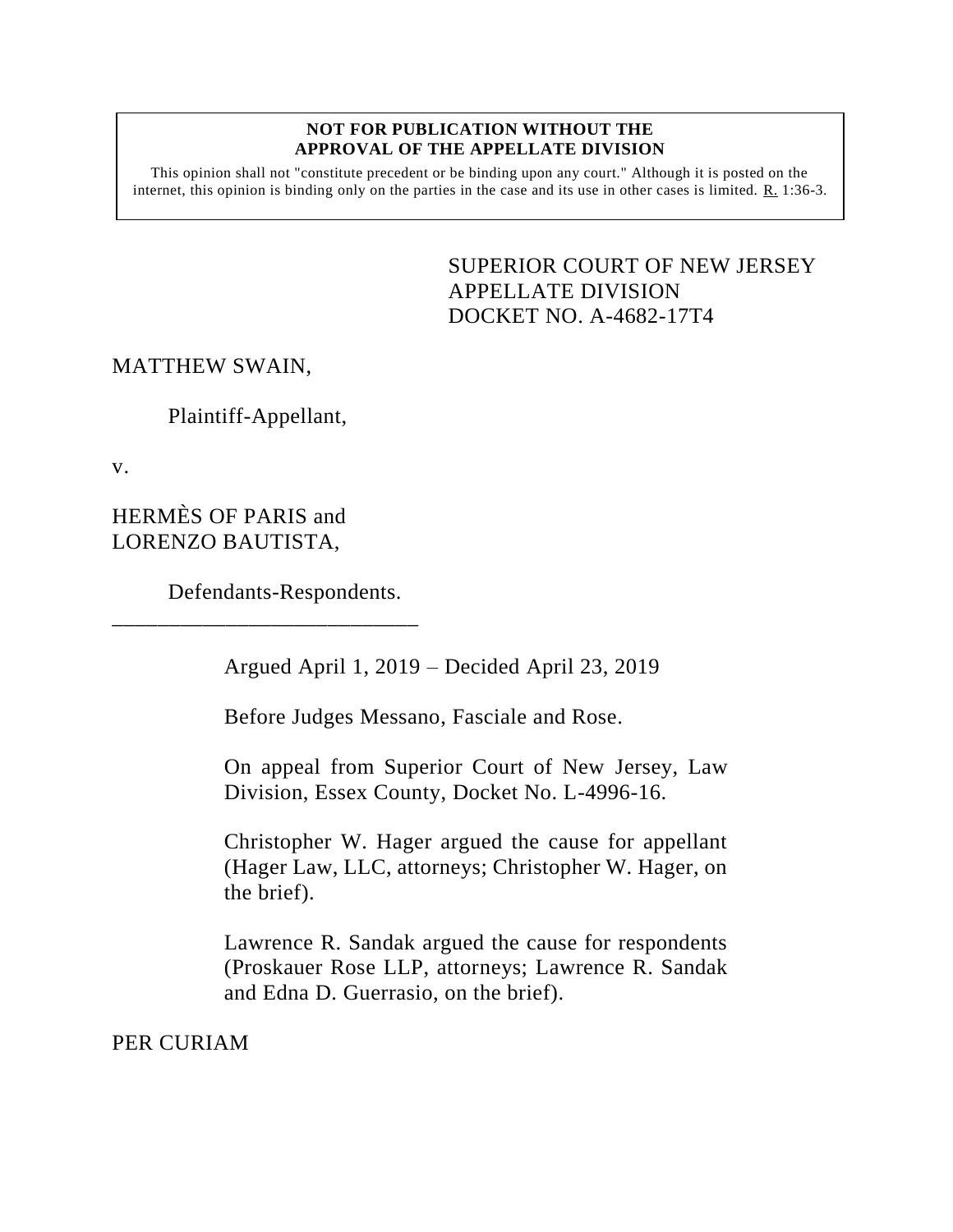In this employment dispute, Matthew Swain (plaintiff) appeals from a May 25,  $2018<sup>1</sup>$  order denying his motion to reinstate his complaint against Hermès of Paris (HOP) and Lorenzo Bautista (Bautista) (collectively defendants). At defendants' request, a federal judge in New York compelled arbitration. Although plaintiff had appealed from the federal order compelling arbitration, he did not contest arbitrability, but rather, his sole argument on that appeal was that the federal court lacked subject matter jurisdiction to hear defendants' petition. The federal appeals court rejected plaintiff's jurisdiction contention and upheld the order compelling arbitration. Arbitration therefore is the appropriate forum for resolution of the parties' dispute, rather than the Law Division. We therefore affirm.

Plaintiff began his employment with HOP in July 2015, as the Managing Director of its boutique in the Mall at Short Hills. Bautista was an upper manager who also worked at the boutique. In October 2015, plaintiff submitted a complaint to HOP's human resources department alleging that Bautista made repeated slurs about plaintiff's sexual orientation. Shortly thereafter, HOP terminated plaintiff's employment, stating that he was "not the right fit."

l

<sup>&</sup>lt;sup>1</sup> In plaintiff's Notice of Appeal and Case Information Statement, he states that he is appealing from a May 30, 2018 order. But the order under review is dated May 25, 2018.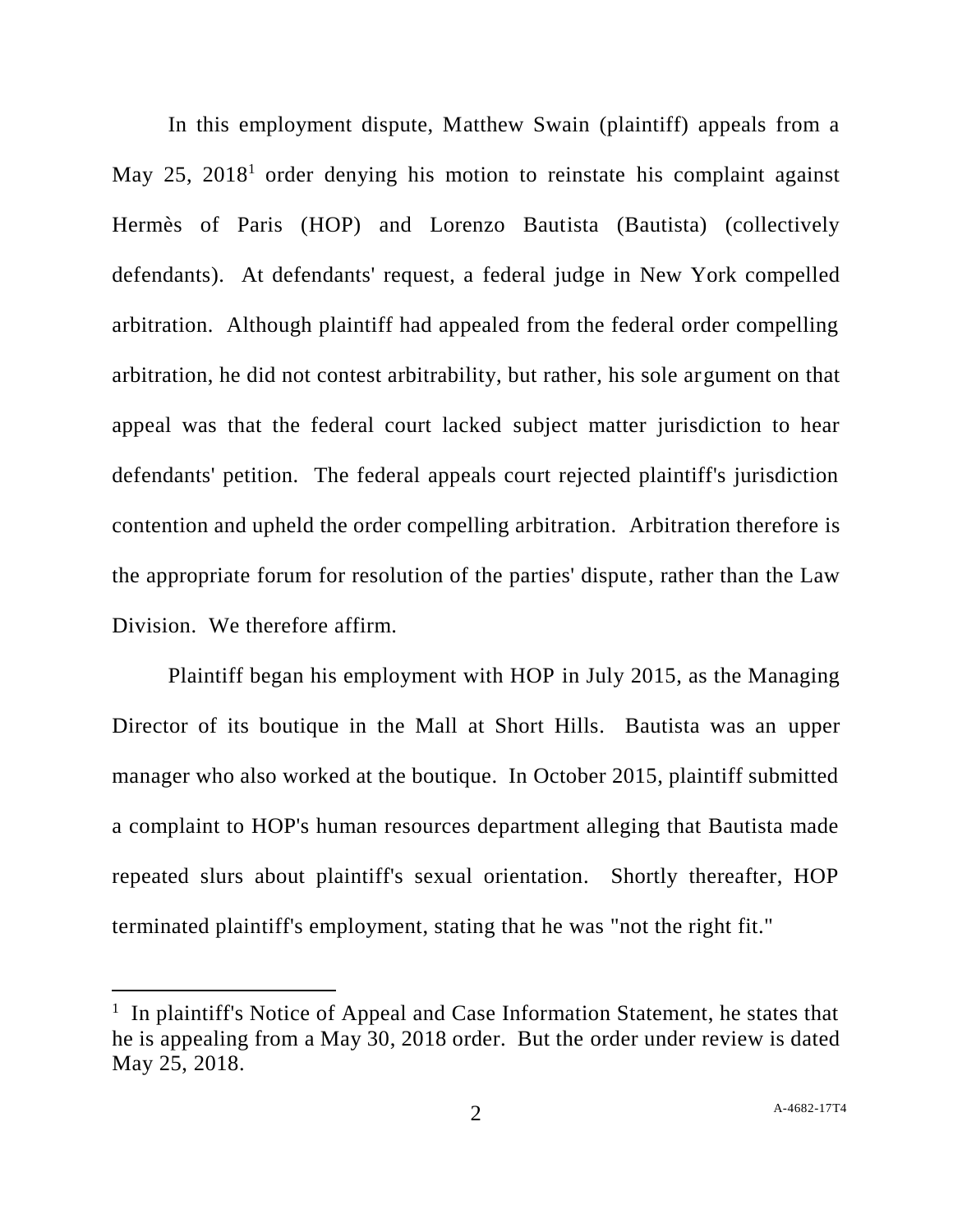In July 2016, plaintiff filed a complaint against defendants alleging violation of the New Jersey Law Against Discrimination (LAD), N.J.S.A. 10:5- 1 to -49. HOP responded by stating that plaintiff was required to arbitrate his LAD claims under the Dispute Resolution Procedure (DRP) that he had signed. The DRP provides for three successive steps to facilitate resolution of employment disputes.

### Step 1. (Internal Channels)

Employees who have a complaint or concern should speak to their supervisor. If they do not feel comfortable doing so, or the complaint or concern involves the supervisor, employees should contact the [Senior Vice President (SVP)] or Senior Director of HOP Human Resources. Our hope is that most disputes can be resolved through these internal discussions.

## Step 2. (External Mediation)

If a dispute is not resolved, either you or HOP will have the opportunity to discuss and hopefully amicably resolve the matter through mediation – a voluntary, confidential non-binding process. Either you or HOP may invoke the mediation procedure by submitting a request to the SVP or Senior Director of Human Resources. Mediation allows either you or HOP to seek to resolve the dispute through a facilitated conversation before an independent, experienced, neutral mediator whom you and HOP will jointly select from the American Arbitration Association (AAA), a wellrespected provider of alternative dispute resolution service. AAA mediation procedures will apply. HOP will pay the costs and fees of the mediation and you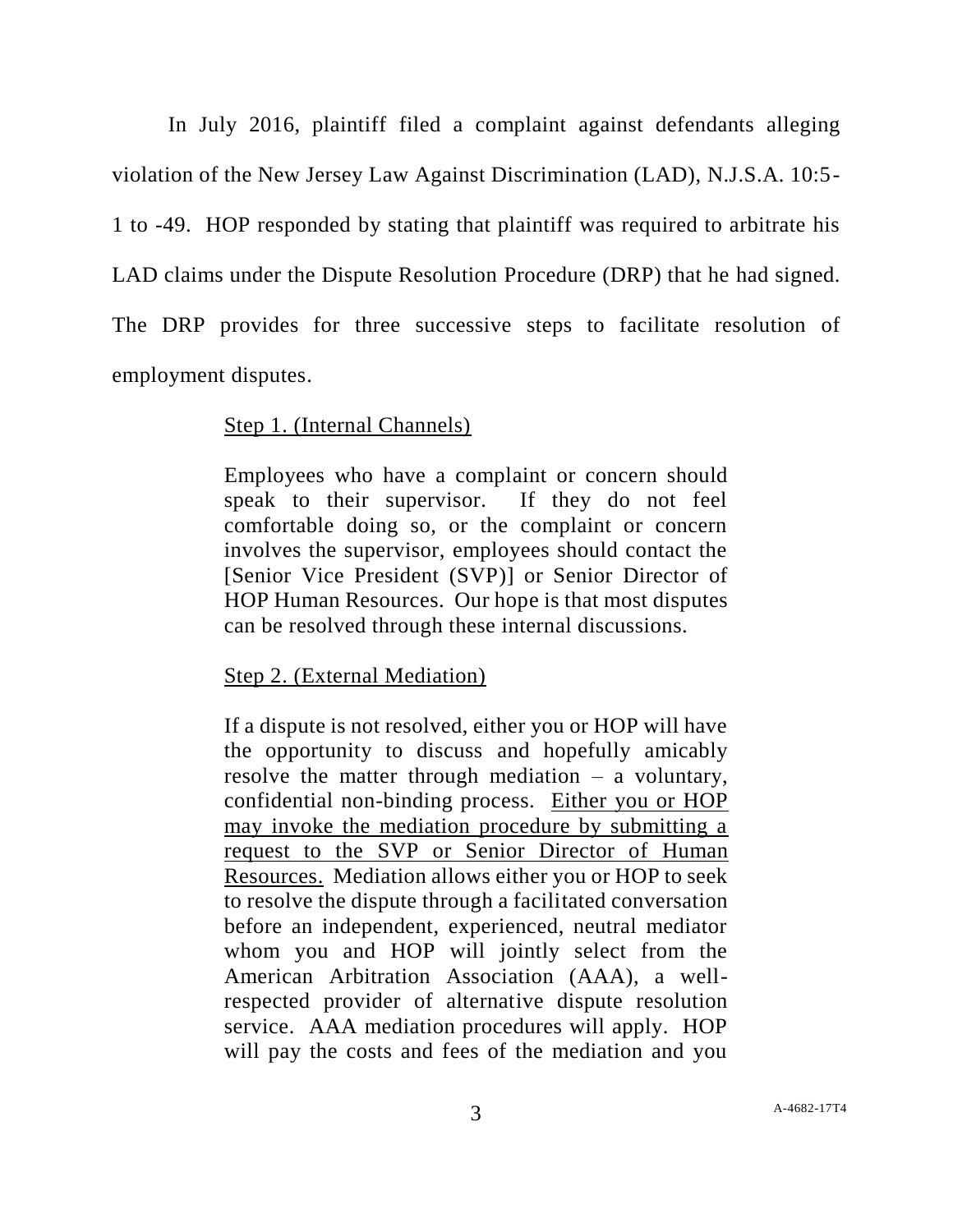may, if you wish, be represented by an attorney in the mediation, but you will be responsible for your own attorneys' fees.

## Step 3. (Final and Binding Arbitration)

If a dispute cannot be resolved through mediation, either you or HOP may initiate final and binding arbitration within six months after you or HOP become aware, or should have reasonably become aware, of the facts giving rise to the dispute, unless the dispute arises under a law that provides an alternate filing period, in which case such period shall apply. Your request for arbitration should be sent to the SVP or Senior Director of Human Resources.

Arbitration offers a speedy, confidential and economical way for you and HOP to present the dispute to an independent, experienced, neutral arbitrator whom you and HOP will jointly select from the AAA arbitrator panel. The arbitrator will decide the dispute and his or her decision will be binding on both you and HOP. The arbitrator has the same power to award the remedies otherwise available in court. HOP will pay the costs and fees associated with the arbitration, and you may, if you wish, be represented by an attorney in the arbitration, but you will be responsible for your attorneys' fees.

The dispute will be resolved by a single arbitrator, to be held in City, State and County of New York, unless you and the Company agree otherwise. Applicable AAA Employment Arbitration Rules shall apply except as otherwise specified in this agreement. In reaching his or her decision, the arbitrator shall apply the governing substantive law applicable to the parties' claims and defenses otherwise available in court and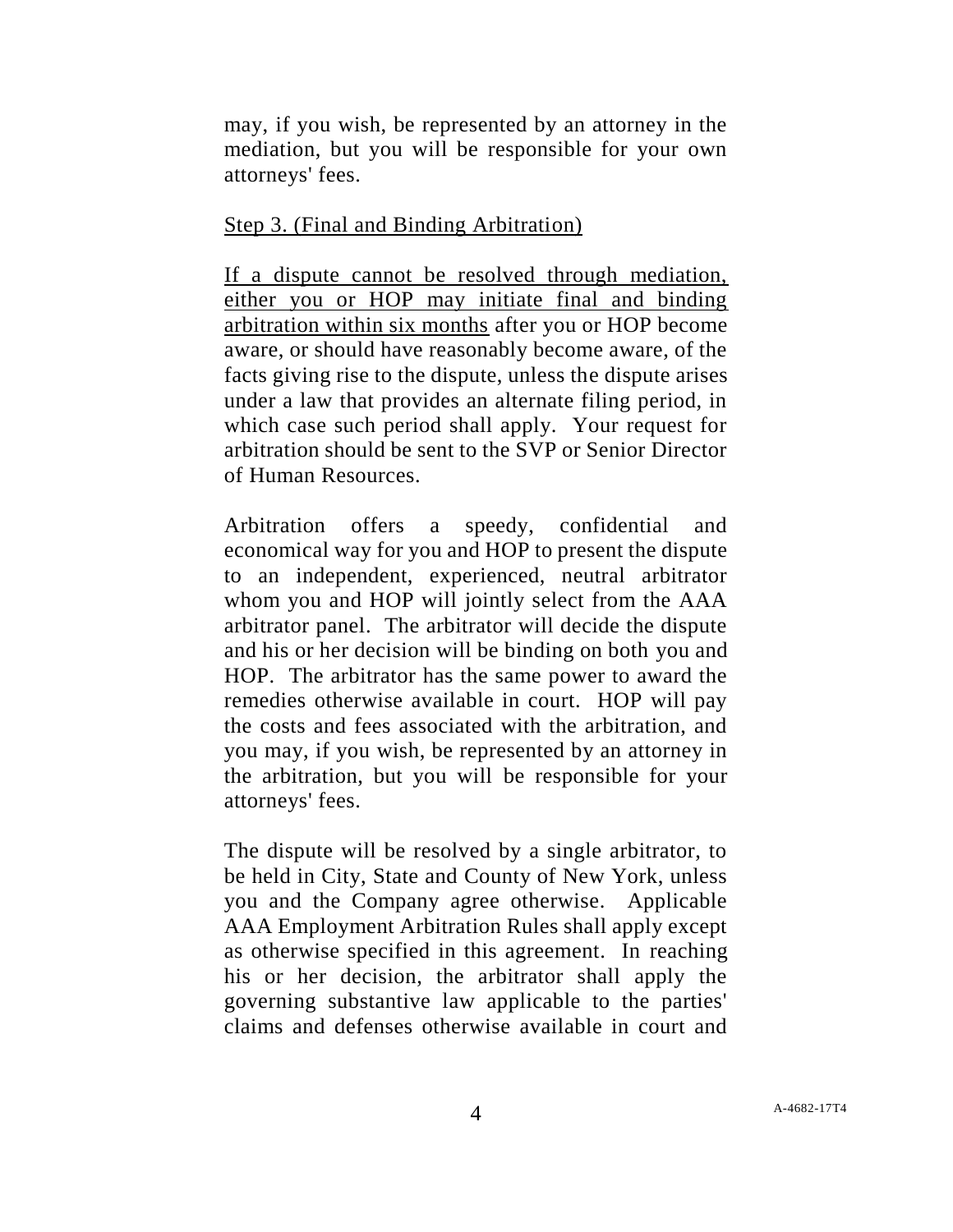enforce HOP policies and procedures, as applicable. . . .

Any dispute submitted to arbitration must be submitted only on behalf of you individually or HOP, and neither you nor HOP shall have the right to obtain relief through a class or collective action, or join or consolidate your dispute with the claims of any other person. . . .

[(Emphasis added).]

HOP's in-house counsel attempted mediation, but plaintiff maintained that the DRP did not apply to his LAD claims and served the complaint on HOP. HOP subsequently withdrew its mediation efforts, instead pursuing binding arbitration.

HOP then filed a petition in the Southern District of New York to compel arbitration of plaintiff's LAD claims pursuant to the Federal Arbitration Act (FAA), 9 U.S.C.A. §§ 1 to 16. To have diversity jurisdiction, Bautista, who is also a New Jersey resident, was not a part of HOP's petition. A federal judge in New York compelled arbitration, and determined that she could not enjoin plaintiff's New Jersey Law Division action against HOP and Bautista.

Plaintiff challenged the order compelling arbitration by appealing to the United States Court of Appeals for the Second Circuit. At the same time, HOP and Bautista filed a motion in the Law Division seeking to dismiss plaintiff's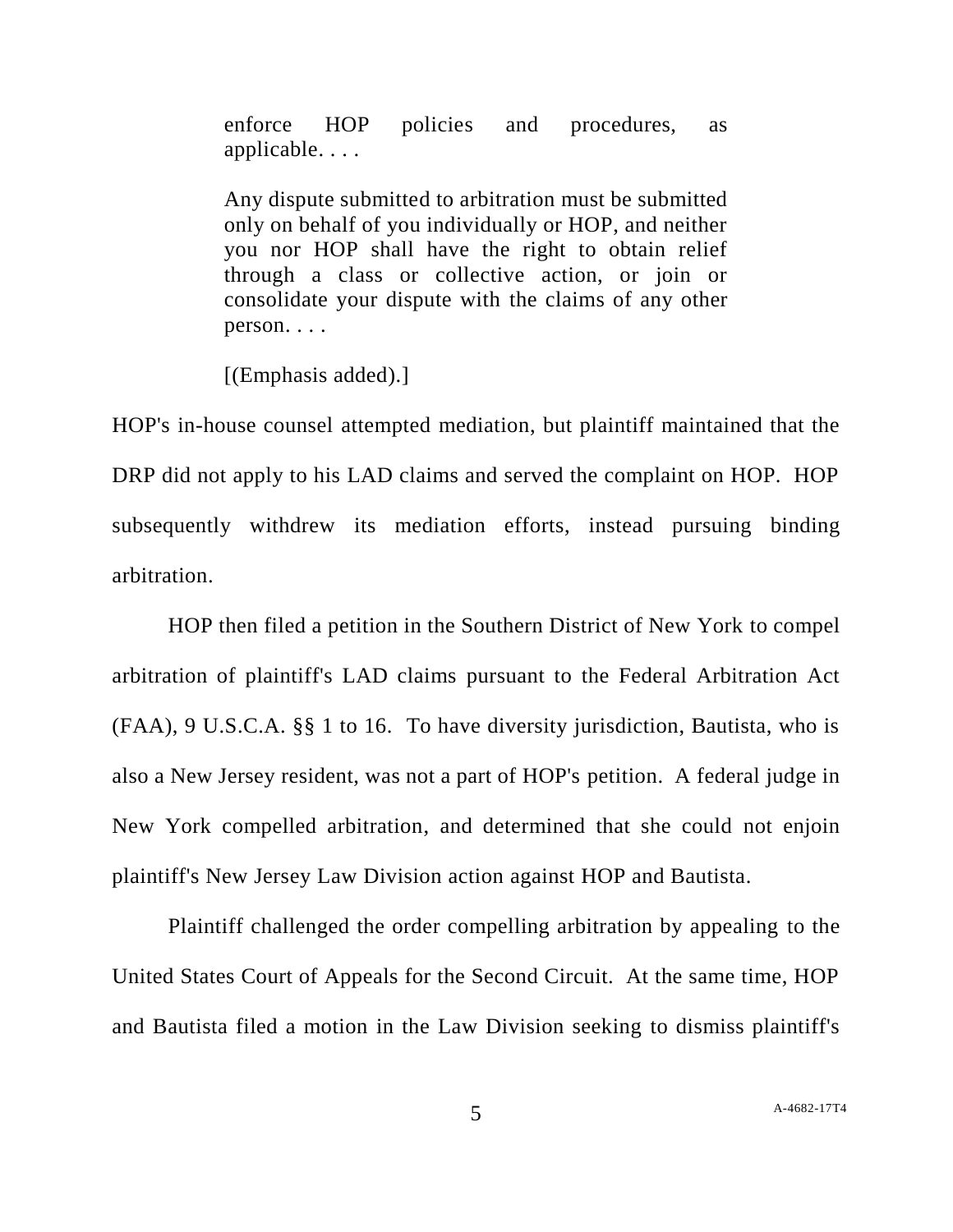LAD case against defendants with prejudice since the federal judge had compelled arbitration in New York. In opposition to defendants' motion to dismiss the Law Division action, plaintiff essentially conceded the importance of an adverse ruling in the pending Second Circuit appeal. The motion judge then dismissed plaintiff's complaint "without prejudice pending the outcome of the matter . . . presently on appeal . . . ."

The Second Circuit affirmed the New York order compelling arbitration. In its opinion, the Second Circuit acknowledged that plaintiff "did not contest the arbitrability of his dispute." Instead, we emphasize that his sole basis for appealing the New York order was that the federal court lacked subject matter jurisdiction. The Second Circuit rejected plaintiff's argument, and upheld the New York judgment compelling arbitration.

Plaintiff then filed a motion under Rule 4:42-2 in the Law Division to reinstate his New Jersey LAD complaint. A different judge (the judge) heard oral argument and denied plaintiff's motion to reinstate the complaint against defendants. We are reviewing that order.

On appeal, plaintiff challenges the enforceability of the DRP, even though he did not do that in New York. He contends that the DRP is ambiguous because it does not state which party has the obligation to initiate voluntary arbitration.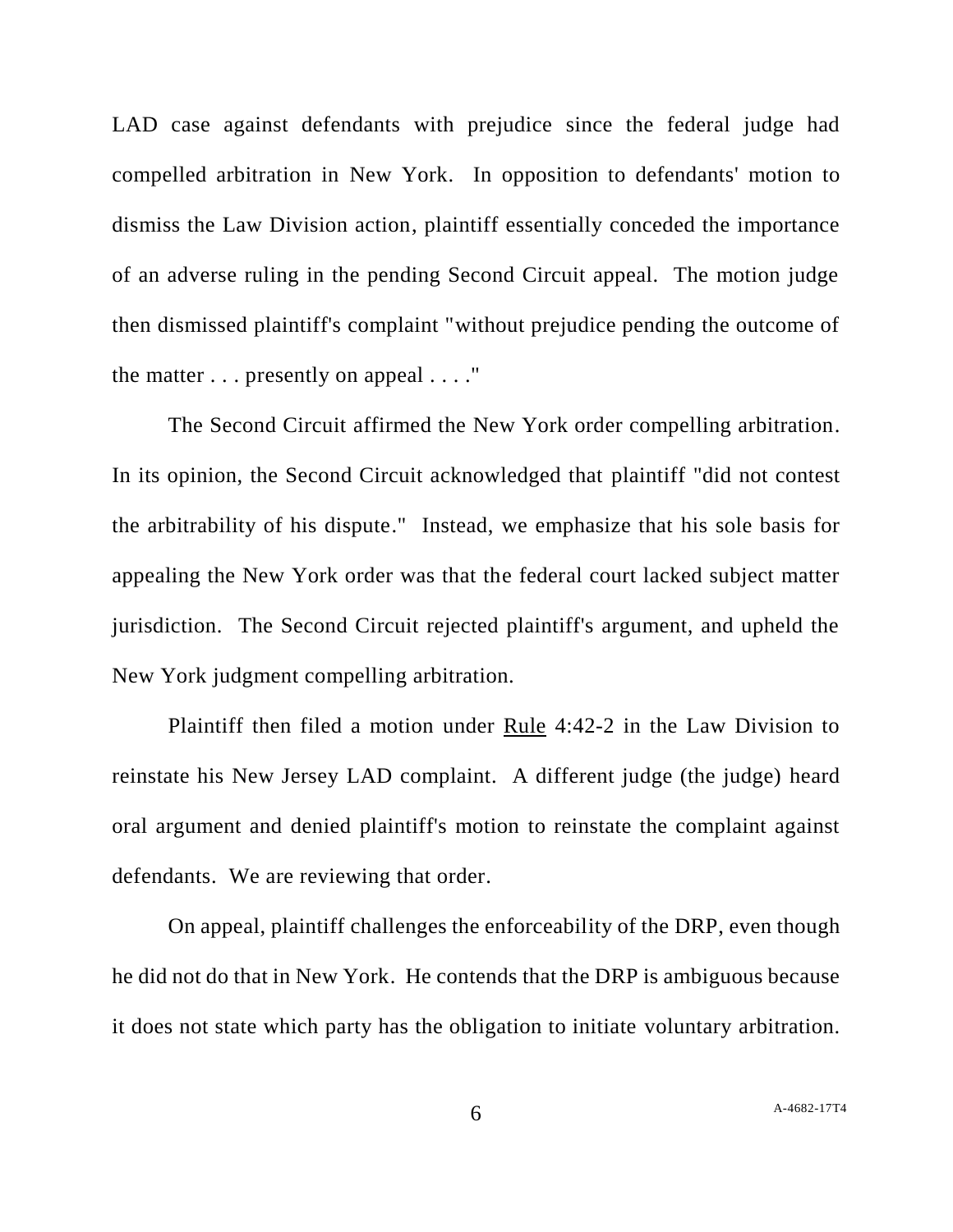And plaintiff argues that HOP breached the DRP by itself failing to initiate arbitration and failing to pay the arbitration fees. Plaintiff claims that under Roach v. BM Motoring, LLC, 228 N.J. 163 (2017) – a New Jersey Supreme Court opinion that was decided between the filing of plaintiff's initial complaint and his March 2018 motion to reinstate his complaint – the DRP is invalid. Plaintiff urges us to reinstate the complaint against defendants.

We review an order granting or denying a motion for reinstatement under an abuse of discretion standard. Baskett v. Cheung, 422 N.J. Super. 377, 382 (App. Div. 2011). As to the interpretation of the DRP, we exercise de novo review. Morgan v. Sanford Brown Inst., 225 N.J. 289, 302-03 (2016). Whether a contractual arbitration clause is enforceable is a legal issue; thus, we afford no special deference to the judge's determination of that issue. Hirsch v. Amper Fin. Servs., LLC, 215 N.J. 174, 186 (2013).

Importantly, we apply these standards fully understanding that the federal judge in New York compelled plaintiff to arbitrate his claims against HOP, and that the Second Circuit affirmed that ruling. Essentially, plaintiff collaterally attacks the New York order compelling the arbitration by challenging the enforceability of the DRP in the aftermath of the Second Circuit ruling. Plaintiff does so by raising new contentions that he did not make in opposition to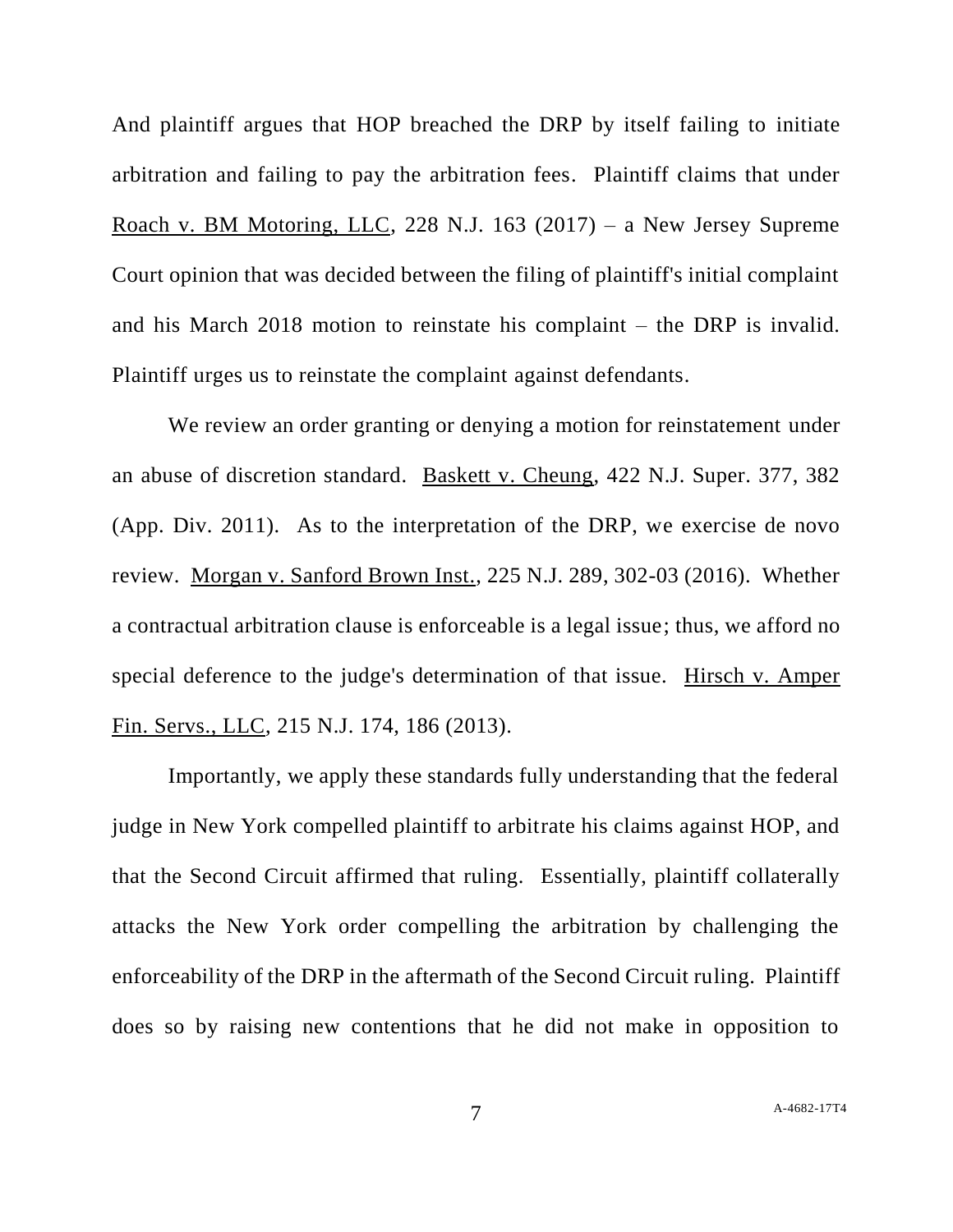defendants' efforts to compel arbitration. Under the unique circumstances of this case, the judge did not abuse his discretion by refusing to reinstate the complaint against defendants.

I.

There is no basis to conclude that the DRP was ambiguous. And there is no evidence that HOP breached its terms. Plaintiff's reliance on Roach – to invalidate the DRP – is misplaced.

In Roach, which is factually distinguishable, the parties had signed a Dispute Resolution Agreement (DRA) prior to the plaintiffs filing arbitration demands against the defendants. 228 N.J. at 166-67. The AAA dismissed the arbitration proceedings because the defendants breached the DRA. Id. at 167. The plaintiffs then filed a lawsuit against the defendants, who moved to dismiss the complaint in favor of arbitration. Ibid. Our Supreme Court held that the "defendants' failure to advance arbitration fees was a material breach of [the DRA]," barring defendants from arbitration. Ibid.

Generally, if there is a breach of a material term, then the non-breaching party is relieved of any obligations. Id. at 174. A breach is material if it "goes to the essence of the contract." Ibid. The Court adopted the "flexible criteria" set forth in the Restatement (Second) of Contracts: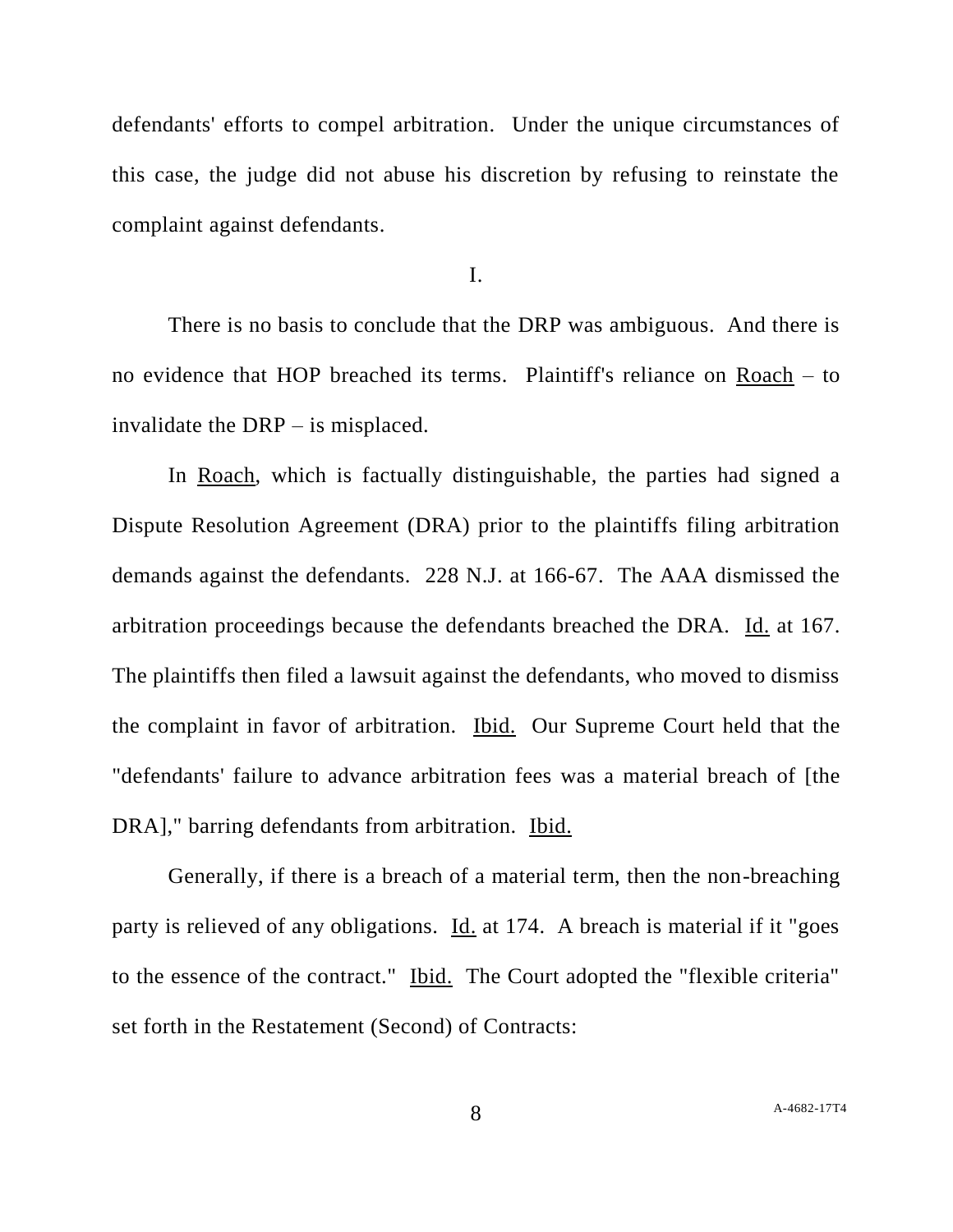(a) the extent to which the injured party will be deprived of the benefit which he reasonably expected;

(b) the extent to which the injured party can be adequately compensated for the part of that benefit of which he will be deprived;

(c) the extent to which the party failing to perform or to offer to perform will suffer forfeiture;

(d) the likelihood that the party failing to perform or to offer to perform will cure his failure, taking account of all the circumstances including any reasonable assurances; [and]

(e) the extent to which the behavior of the party failing to perform or to offer to perform comports with standards of good faith and fair dealing.

[Id. at 174-75 (alteration in original) (emphasis added) (quoting Restatement (Second) of Contracts: Circumstances Significant in Determining Whether a Failure Is Material § 241 (Am. Law Inst. 1981)).]

Here, the judge concluded that there was no evidence that plaintiff had initiated arbitration and then HOP failed to cooperate. On the issue of arbitration fees, the judge stated that, "the DRP required [HOP] to 'pay' – not advance – the fees and costs of an arbitration. As no arbitration is yet in progress, there were and are no fees and costs to pay." He further explained that, "[t]he record reflects that [HOP] was willing to proceed with the mediation step and there is no basis in this record . . . that it would not have satisfied its obligation to bear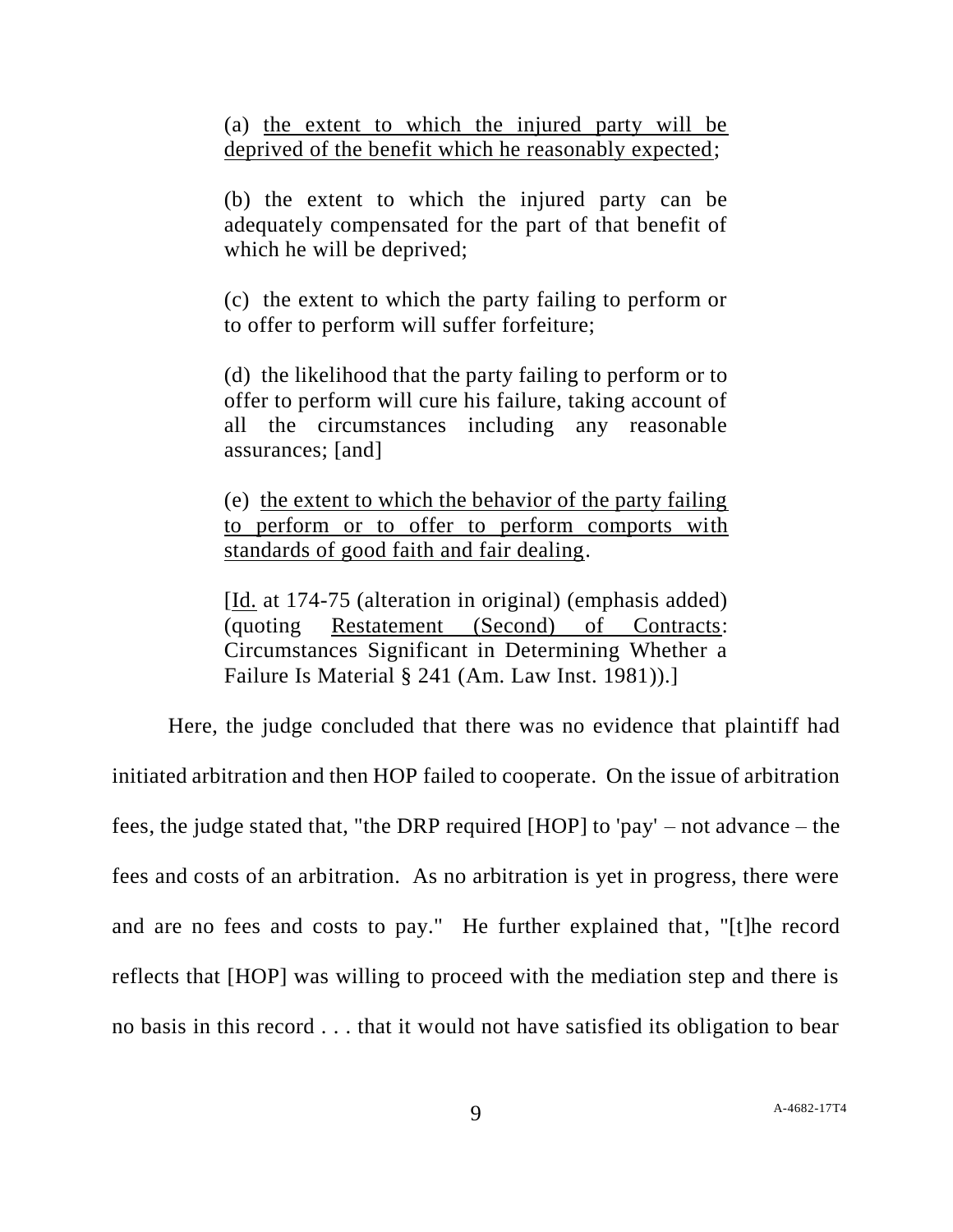the costs of either that phase or an arbitration if and when it were asked to do so." The judge therefore did not reach the question of materiality because there was no breach whatsoever.

Alternatively, plaintiff argues that if there was no breach, then the DRP is still unenforceable because it is ambiguous. Plaintiff contends that the DRP is ambiguous because it does not state which party is obligated to initiate arbitration proceedings. The judge stated that, "the DRP clearly permitted [HOP] to initiate the arbitration if it wished to do so to protect its right to an arbitral forum, [but] the agreement simply does not require [HOP] to take that action at peril of losing that right." (Emphasis added). Plaintiff claims that the judge erroneously "confused" the terms "request" and "initiate" when he stated that,

> the plain letter of the DRP required [plaintiff], not [HOP], to initiate the arbitration if he wanted an adjudication of his claims. Under the procedural mechanism set up in the agreement, [plaintiff] was required to do so by sending a notice to [HOP]'s SVP or Senior Director of Human Resources. It was and is only upon receipt of such notice from [plaintiff] that [HOP] was required to act to notify AAA of the need for its services.

Here, the DRP states that, "[i]f a dispute cannot be resolved through mediation, either you or HOP may initiate final and binding arbitration within six months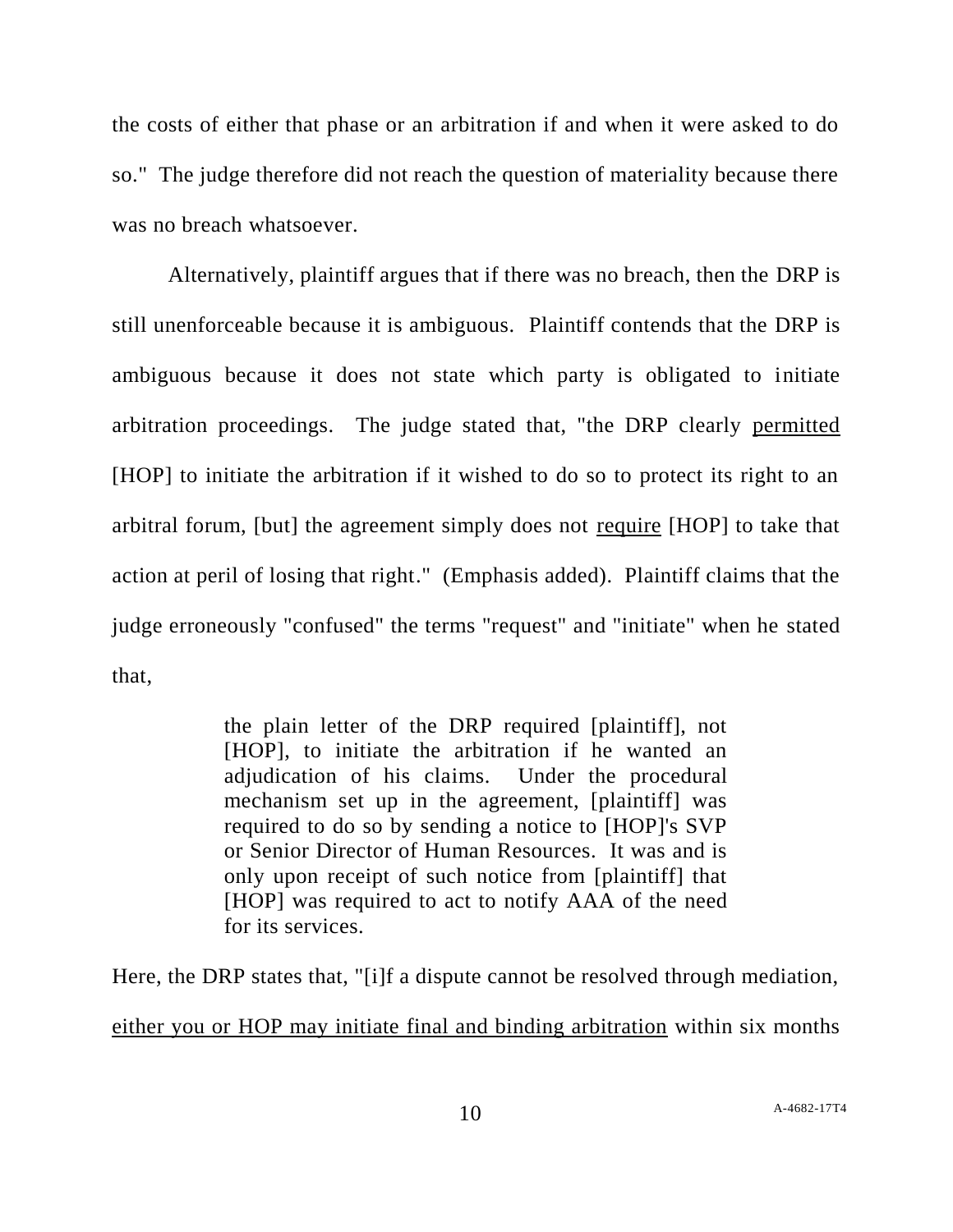after you or HOP become aware, or should have reasonably become aware of the facts giving rise to the dispute . . . ." (Emphasis added). Furthermore, the New York judge compelled arbitration, regardless of who could have initiated the proceedings. Under the facts of this case, the question of which party was arguably obligated to initiate the arbitration is a red herring because the federal court compelled it.

### II.

For the first time, plaintiff claims that HOP unconscionably violated the LAD's public policy. In Rodriguez v. Raymours Furniture Co., 225 N.J. 343, 346 (2016), the Court dealt with whether the LAD – which was established to fulfill a public-interest purpose – could be contravened by private agreement. Here, plaintiff claims that the contract is one of adhesion. Plaintiff never raised these arguments in the federal court proceedings although he could have.

The judge did not reach this argument here, and instead correctly stated that plaintiff "could and should have raised any such arguments in the District Court and on appeal" and concluded that plaintiff was "foreclosed from doing so here and now." The New York judge stated that the DRP "contains [plaintiff]'s signature below a line that states, in bold, that his 'signature means that you have read this agreement, understand it and are voluntarily entering into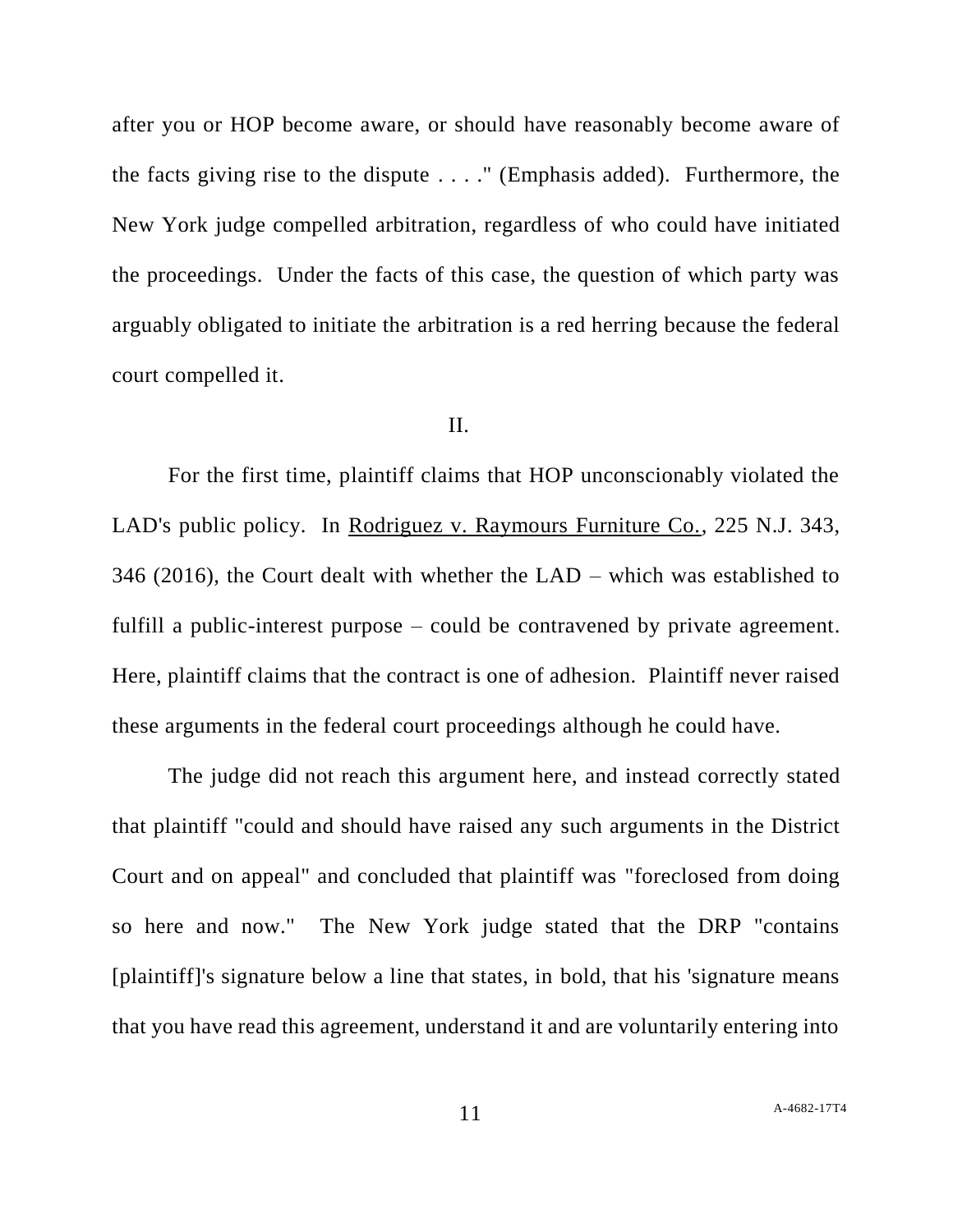it.'" She also stated that plaintiff's "argument that he needs discovery to ascertain the validity of his own consent is ludicrous, since the information he needs is entirely within his own control." "[W]hether started in state or federal courts, the determination of a case in one system should conclude the matter." Watkins v. Resorts Int'l Hotel & Casino, 124 N.J. 398, 409 (1991).

## III.

Plaintiff opposed HOP's motion to dismiss the Law Division action by arguing, in part, that the DRP was void as a matter of public policy as it did not permit plaintiff to be awarded attorney's fees.

> In any action or proceeding brought under [the LAD], the prevailing party may be awarded a reasonable attorney's fee as part of the cost, provided however, that no attorney's fee shall be awarded to the respondent unless there is a determination that the complainant brought the charge in bad faith.

[N.J.S.A. 10:5-27.1.]

If plaintiff prevails in arbitration against defendants, he is entitled to reasonable

attorney's fees because such fees would be a statutory remedy.

# IV.

Finally, plaintiff seeks to reinstate his complaint under Rule 4:42-2, which

states that absent a court order to enter final judgment,